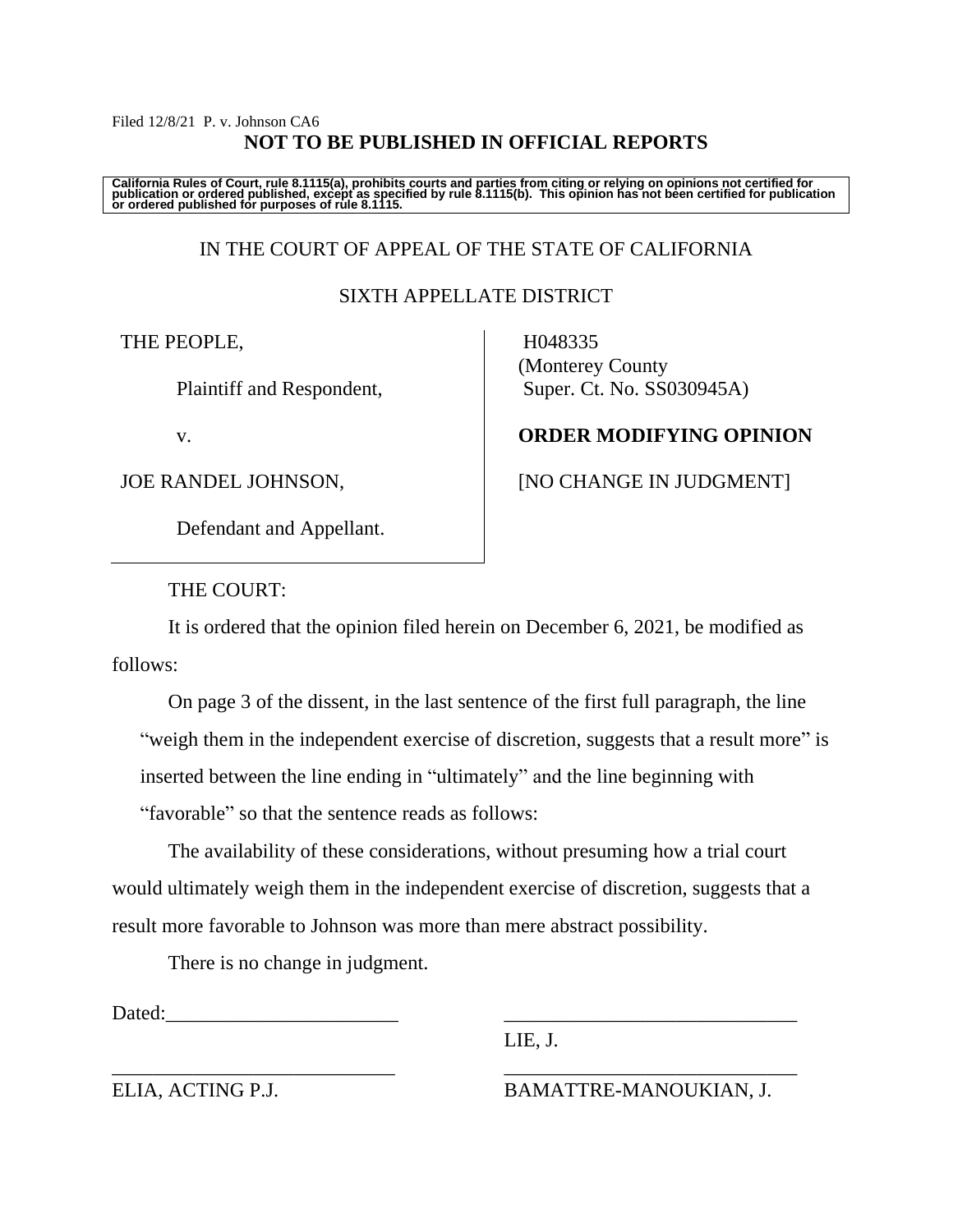### Filed 12/6/21 P. v. Johnson CA6 (unmodified opinion) **NOT TO BE PUBLISHED IN OFFICIAL REPORTS**

California Rules of Court, rule 8.1115(a), prohibits courts and parties from citing or relying on opinions not certified for<br>publication or ordered published, except as specified by rule 8.1115(b). This opinion has not be

# IN THE COURT OF APPEAL OF THE STATE OF CALIFORNIA

#### SIXTH APPELLATE DISTRICT

#### THE PEOPLE,

Plaintiff and Respondent,

 H048335 (Monterey County Super. Ct. No. SS030945A)

v.

JOE RANDEL JOHNSON,

Defendant and Appellant.

Defendant Joe Randel Johnson challenges the superior court's resentencing decision in response to his Penal Code section 1170.126**<sup>1</sup>** petition for resentencing. The court granted his petition and resentenced him. It imposed a concurrent determinate term for his transportation of a controlled substance conviction, for which he had previously received a sentence of 25 years to life as part of a total sentence that amounted to 57 years to life. However, the superior court also resentenced him on two attempted robbery counts, which had previously been imposed concurrent to one another, and instead imposed consecutive terms of 25 years to life, resulting in a total term of 50 years to life.

Defendant claims that the superior court abused its discretion and violated his due process rights by failing to consider his post-conviction conduct in prison and by failing to exercise its independent discretion. We find no abuse of discretion or due process violation and affirm the judgment.

**<sup>1</sup>** All further statutory references are to the Penal Code unless otherwise indicated.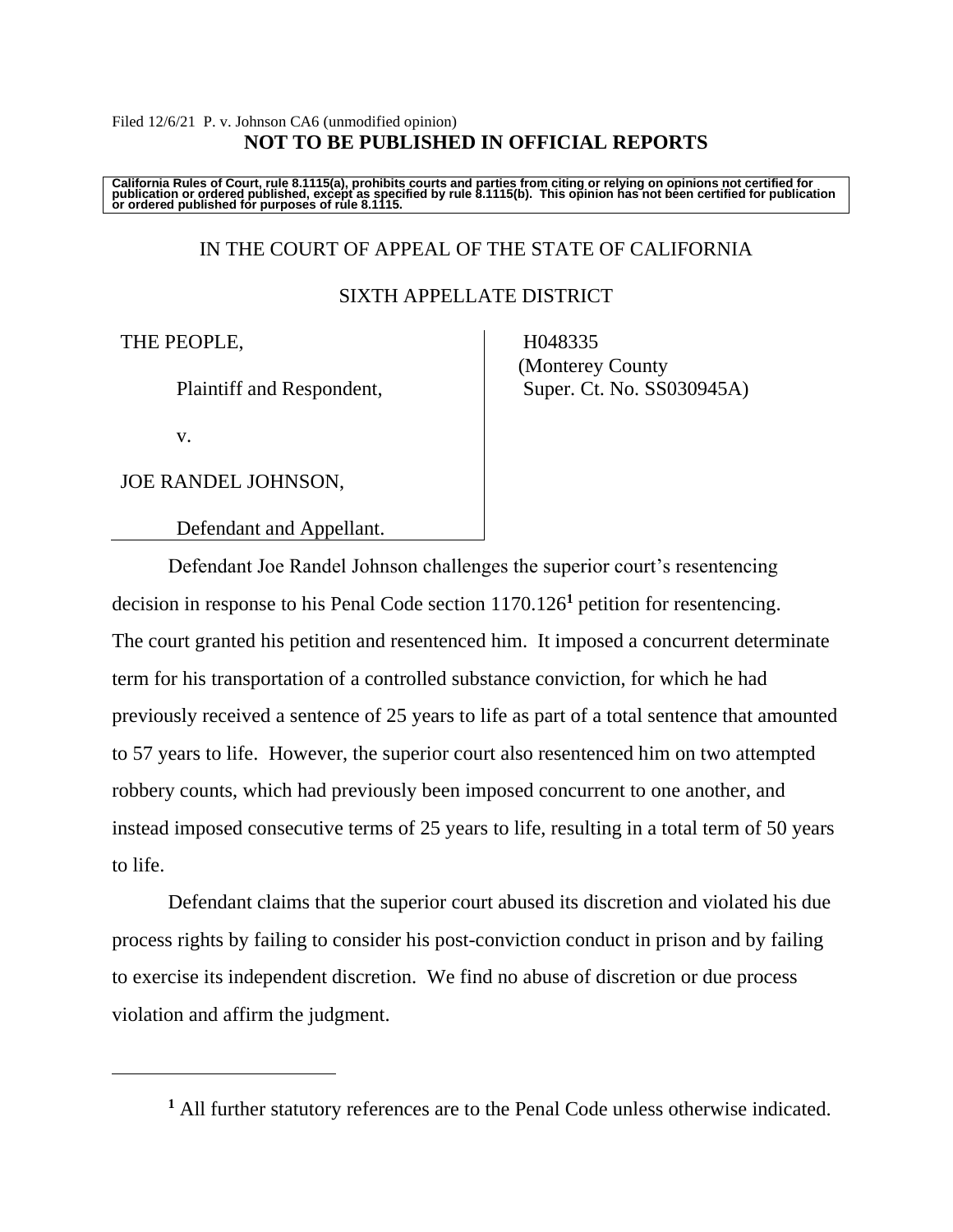# **II. BACKGROUND**

In 2004, defendant was convicted by a jury of two counts of attempted first degree robbery in concert (§§ 211, 213, subd. (a)(1)(A), 664), first degree burglary (§ 459), aggravated assault (§ 245, subd.  $(a)(1)$ ), transportation of a controlled substance (Health & Saf. Code, former § 11352), and misdemeanor assault (§ 240) for offenses that had occurred in 2002 and 2003. The court found true allegations that defendant had suffered prior controlled substance convictions (Health & Saf. Code, § 11370.2) and two prior strike convictions (§ 1170.12) and had served prison terms for one prior violent felony conviction and two prior felony convictions (§ 667.5, subds. (a), (b)).

At the original sentencing hearing, the trial court noted that "defendant's been in prison most of his adult life and he continues to commit felony offenses." The court found that defendant was "incorrigible and extremely dangerous to society." The trial court committed defendant to state prison to serve a term of 58 years to life, which included a consecutive term of 25 years to life for the transportation count. A term of 25 years to life was imposed for each attempted robbery count, but one of the terms was imposed concurrently to the other. Defendant appealed, and this court remanded for resentencing with directions to strike one of the one-year prison priors. In June 2006, the trial court resentenced defendant to a term of 57 years to life, which, like the original sentence, included a consecutive term of 25 years to life for the transportation count. The terms for the attempted robbery counts were unchanged.

Proposition 36, the Three Strikes Reform Act of 2012, was approved by the electorate in November 2012. (*People v. Johnson* (2015) 61 Cal.4th 674, 684.) Proposition 36 enacted section 1170.126, which provided: "Any person serving an indeterminate term of life imprisonment imposed [under the Three Strikes law] . . . of a felony or felonies that are not defined as serious and/or violent felonies . . . may file a petition for a recall of sentence, within two years after the effective date of the act that added this section or at a later date upon a showing of good cause, before the trial court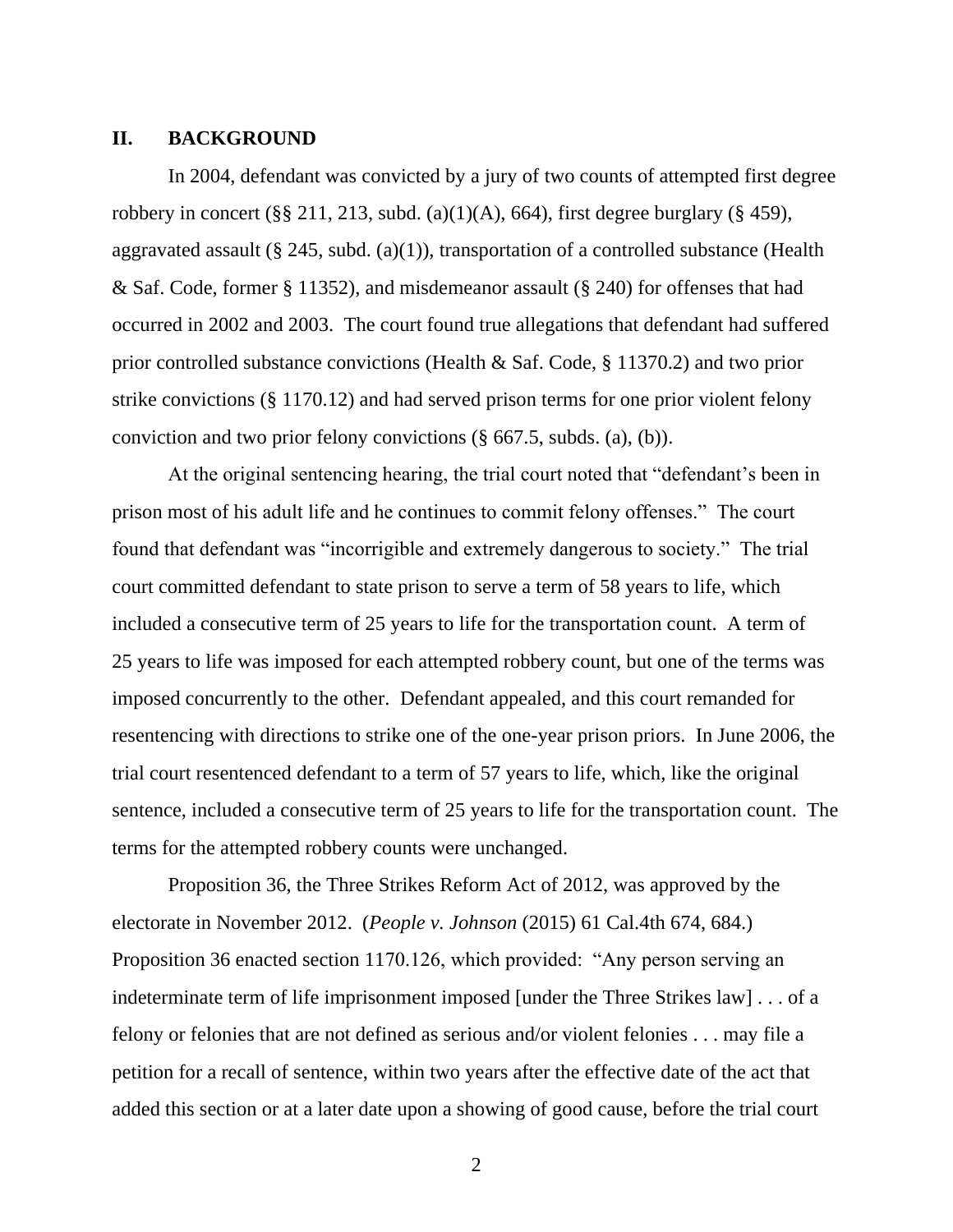that entered the judgment of conviction in his or her case, to request resentencing" under Proposition 36. (§ 1170.126, subd. (b).)

In 2014 and again in 2017, defendant filed petitions seeking resentencing under Proposition 36. Although his 2017 petition was filed after the two-year limit, the superior court found in 2019 that he had demonstrated good cause for the delay, and it scheduled a resentencing hearing.

Defendant's appointed counsel filed two briefs in advance of the hearing. In the first brief, counsel asked the court to resentence defendant to a determinate term of two years eight months for the transportation count, which would result in a total term of 35 years 8 months. The brief noted that section 1170.126, subdivision (g)(3) provided that the court "may consider the petitioner's criminal conviction history, disciplinary and rehabilitative record while incarcerated, [and] any other evidence relevant to the issue of dangerousness to public safety."**<sup>2</sup>** This brief discussed some of defendant's prison records, which were attached to the brief.

The attached records consisted of three exhibits. Exhibit A was a 2004 "INSTITUTIONAL STAFF RECOMMENDATION" concerning defendant. It stated: "He has no viable work skills. Inmate claims states [*sic*] he is disabled." His initial prison placement score was 58 and his security level was IV. Exhibit B was a 2018 classification review noting that defendant had no job assignment and had been disciplinary-free for one year. It stated that his security level was level II with a placement score of 19. Exhibit C consisted of two chronos from 2015. The July 1, 2015 chrono reported defendant's participation for six months "in the 1st half" of an NA/AA

**<sup>2</sup>** Section 1170.126, subdivision (g) provides: "In exercising its discretion in subdivision (f), the court may consider: [¶] (1) The petitioner's criminal conviction history, including the type of crimes committed, the extent of injury to victims, the length of prior prison commitments, and the remoteness of the crimes; [¶] (2) The petitioner's disciplinary record and record of rehabilitation while incarcerated; and [¶] (3) Any other evidence the court, within its discretion, determines to be relevant in deciding whether a new sentence would result in an unreasonable risk of danger to public safety."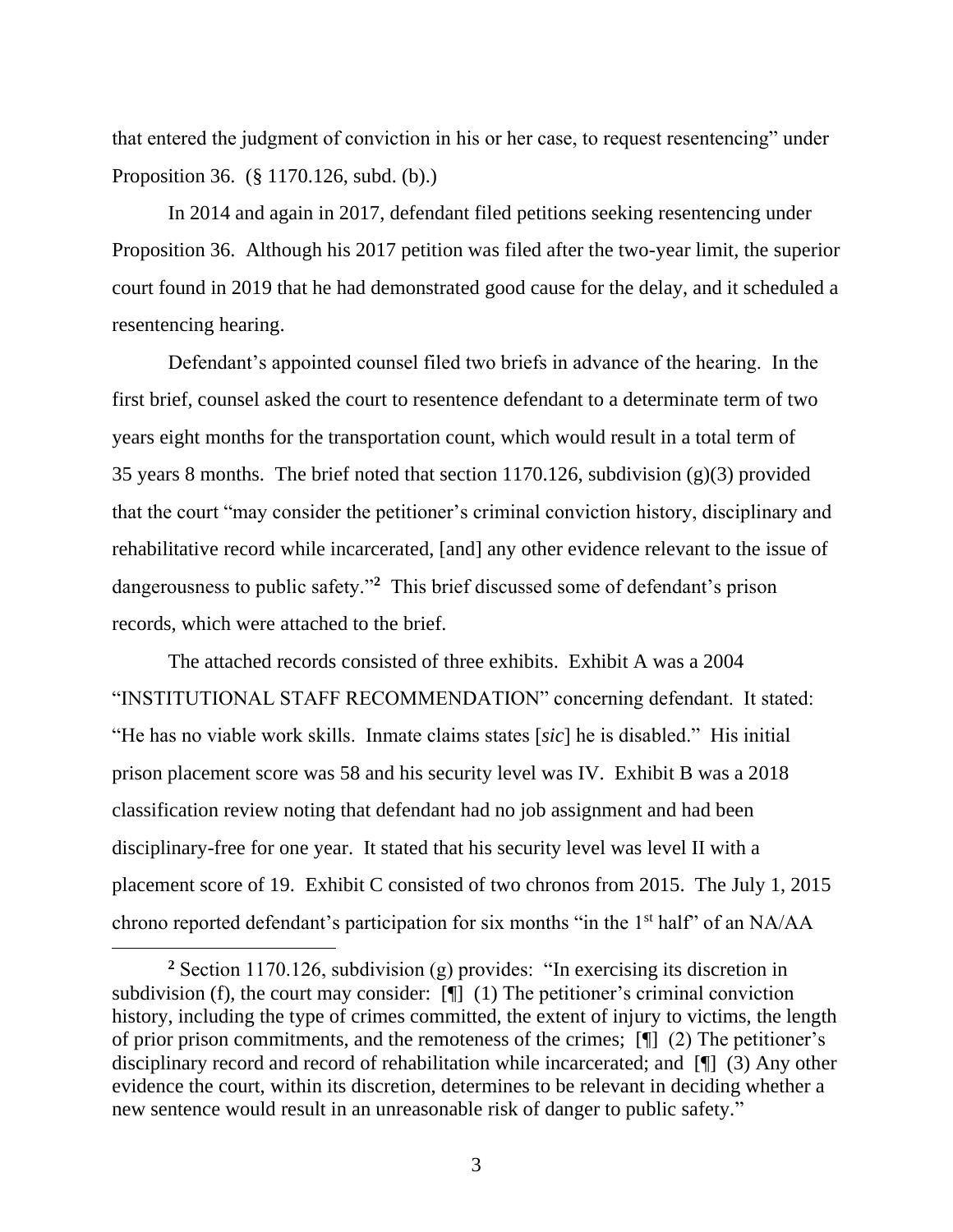"recovery program" during which there had been discussions of the first six of the 12 steps in that program. The chrono stated that defendant "should be commended for his faithful attendance, as well as his open and honest participation in the group." The June 18, 2015 chrono was a "LAUDATORY CHRONO" reporting defendant's participation from April 30, 2015 to June 18, 2015 in the "first unit module" of "San Quentin T.R.U.S.T. (Teaching Responsibility Utilizing Sociological Training)," which was a program intended to "assist men into [*sic*] identifying negative beliefs and behaviors" and developing "positive behavior[s]." This chrono stated that defendant "should be commended for his commitment to be a change agent for himself, family, and community." Defendant's second brief addressed only defendant's eligibility for resentencing.

The prosecution's brief conceded that defendant was eligible for resentencing and that the transportation count should be resentenced, but it asked the court to "effectuate the previous judge's belief that 50 to life is an appropriate sentence." The prosecution suggested that the two attempted robbery counts "be run consecutively" to achieve this. It noted that "[defendant] does very well in prison and is a mess when he is released."

At the June 2020 hearing, defendant's counsel argued that defendant had "been a model inmate for almost two decades at the prison" and had "developed into a positive influence." He encouraged the court to "resentence him completely." The prosecutor also urged the court to fully resentence defendant, but he argued that the court should impose a concurrent term for the transportation count and consecutive terms of 25 years to life for the two attempted robbery counts for a total of 50 years to life.

The court agreed with the prosecutor. It stated: "I'm not here to relitigate anything, Mr. Johnson. Judge Scott was the sentencing trial judge. It was his belief that the appropriate sentence for the conduct at that time was 50 years to life...  $\lceil S \rceil$  ince 1983 the defendant cannot claim one calendar year when he has not either been incarcerated or convicted of a new crime. . . . [He v]iolated parole 14 separate times since his release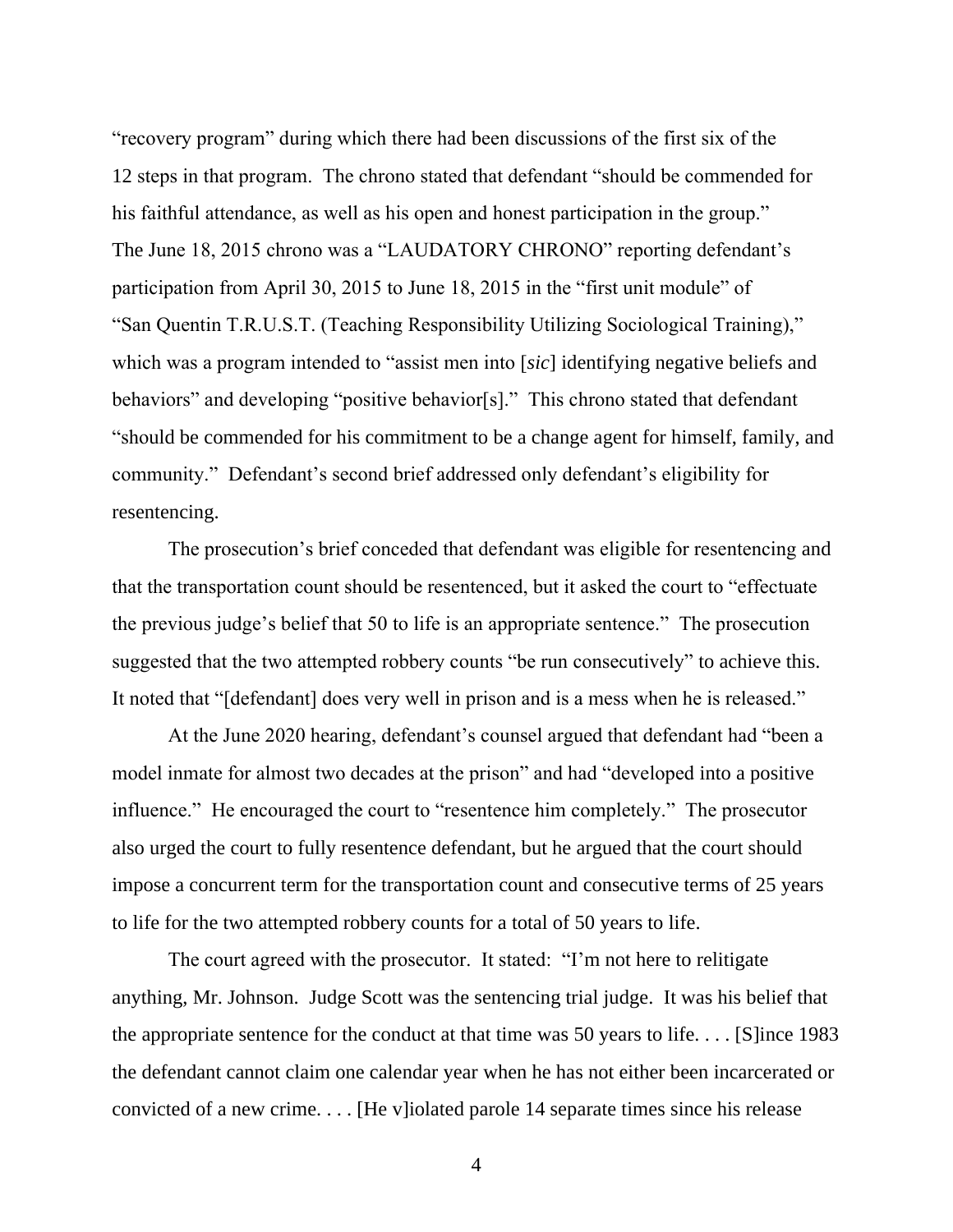from prison in 1990.  $\ldots$  [ $\parallel$ ] Consequently, I agree with the People. I think I am going to defer to Judge Scott. Although I may and I understand I do have the discretion to do whatever sentencing I want for this, I think 50 years to life is appropriate."

Defendant's counsel protested that "Judge Scott was dealing with a completely different set of circumstances when he imposed the sentence. . . . [¶] Fifty [years] to life basically means that [defendant] will never leave the prison, he will die there. I just don't think that's an appropriate outcome in this case looking at all the facts. I mean there's paperwork from the original Romero motion that shows [defendant] had significant cognitive deficits. His IQ was around 67 at the time. [¶] It just seems an unusually harsh sentence under all the circumstances." The court noted defense counsel's "objection."

The court imposed terms of 25 years to life for each attempted robbery count and ran those consecutively. It imposed a three-year, concurrent term for the transportation count. The total term was 50 years to life. Defendant timely filed a notice of appeal.

#### **II. DISCUSSION**

Defendant contends that the superior court abused its discretion because it deferred to the original sentencing judge, thereby failing to exercise its independent judgment, and it failed to consider his post-conviction good behavior.

Defendant claims that this case "parallels" *People v. Yanaga* (2020) 58 Cal.App.5th 619. Not so. In *Yanaga*, the resentencing court *expressly refused to consider* defendant's post-conviction conduct in prison. (*Id*. at p. 625.) Here, in contrast, the superior court was merely *silent* concerning the post-conviction evidence.

"[T]he general rule [is] 'that a trial court is presumed to have been aware of and followed the applicable law.'" (*People v. Stowell* (2003) 31 Cal.4th 1107, 1114.) "[I]n the absence of a clear indication to the contrary, [courts have] concluded that in cases in which the trial court record is silent, ordinary principles of appellate review require that an appellate court presume the trial court properly understood" its role. (*People v.*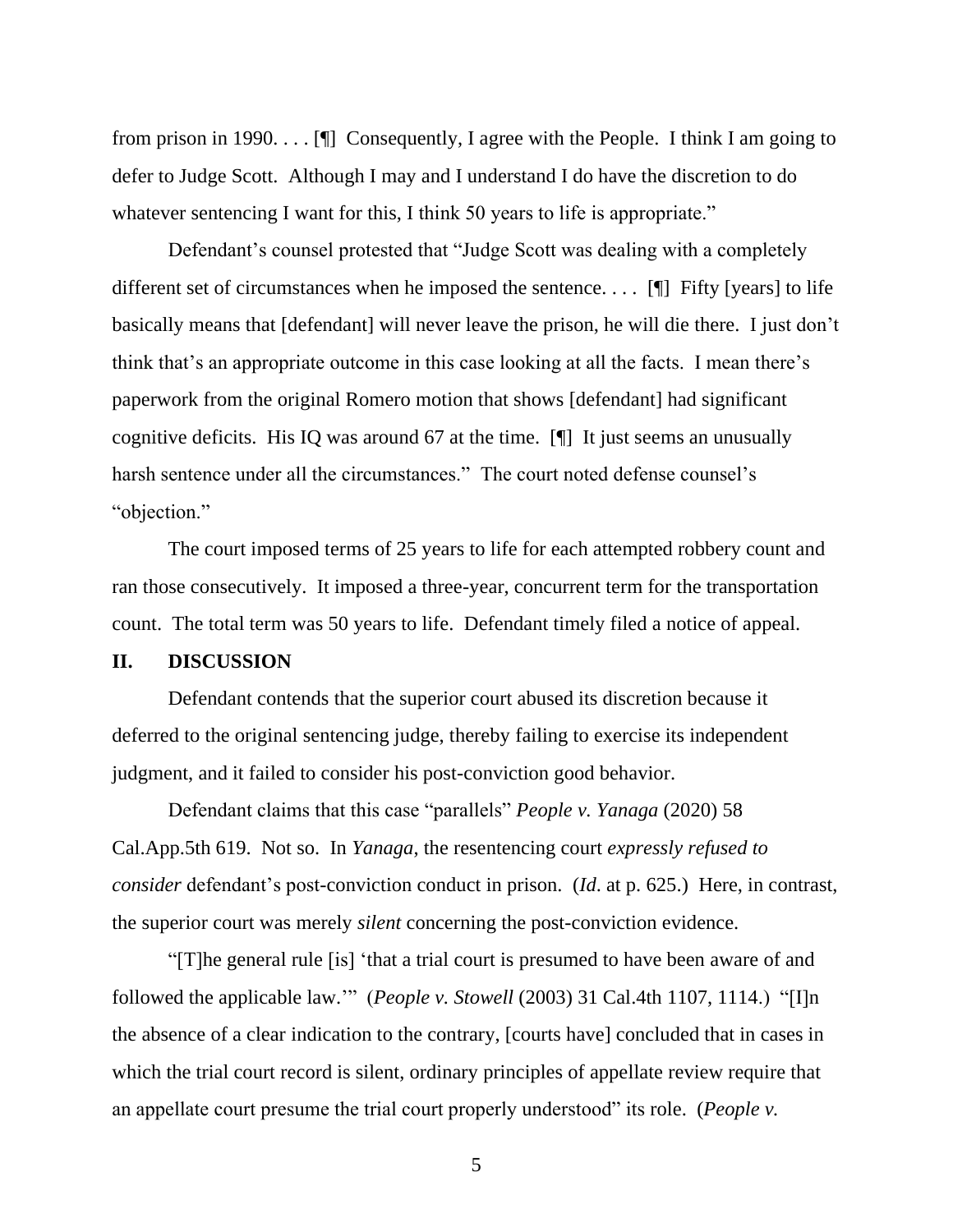*Fuhrman* (1997) 16 Cal.4th 930, 944.) Thus, when the record is silent, we presume the court did not err. (*Id.* at pp. 944-945.)

Defendant asserts that "[t]here was no indication [that the court] considered appellant's conduct since the judgment," and he argues that the court's statement that it was "going to defer to Judge Scott" reflects that it did not consider defendant's postconviction conduct. We disagree. Defendant ignores the fact that the court's "defer to Judge Scott" statement was immediately followed by its acknowledgement that "I may and *I understand I do have the discretion to do whatever sentencing I want for this*, *I think 50 years to life is appropriate*." (Italics & bold added.) When the court's "defer" statement is taken together with the court's acknowledgement of its discretion and expression of its independent determination of what "is appropriate," the court's statements cannot be viewed as indicating that the superior court did not consider defendant's post-conviction conduct. The court expressly acknowledged that it had discretion to impose a sentence different from the one imposed by Judge Scott and that it was exercising this discretion and concluding for itself ("I think") that 50 years to life was the "appropriate" sentence.

Defendant also claims that the court's "I'm not here to relitigate anything" statement demonstrated that it had not considered defendant's post-conviction conduct. We draw no such inference. Defendant's post-conviction conduct had never previously been litigated, so this statement plainly did not refer to it. This statement is most likely a response to the defense argument that one of defendant's strikes should be stricken, a matter that had been fully litigated previously but which defendant had never ceased to attempt to relitigate.

Although the court made no *express statements* concerning defendant's post-conviction conduct, the record strongly suggests that the court did not fail to consider it. The defense brief filed in September 2019 quoted the portion of section 1170.126, subdivision (g) that permits the court to consider post-conviction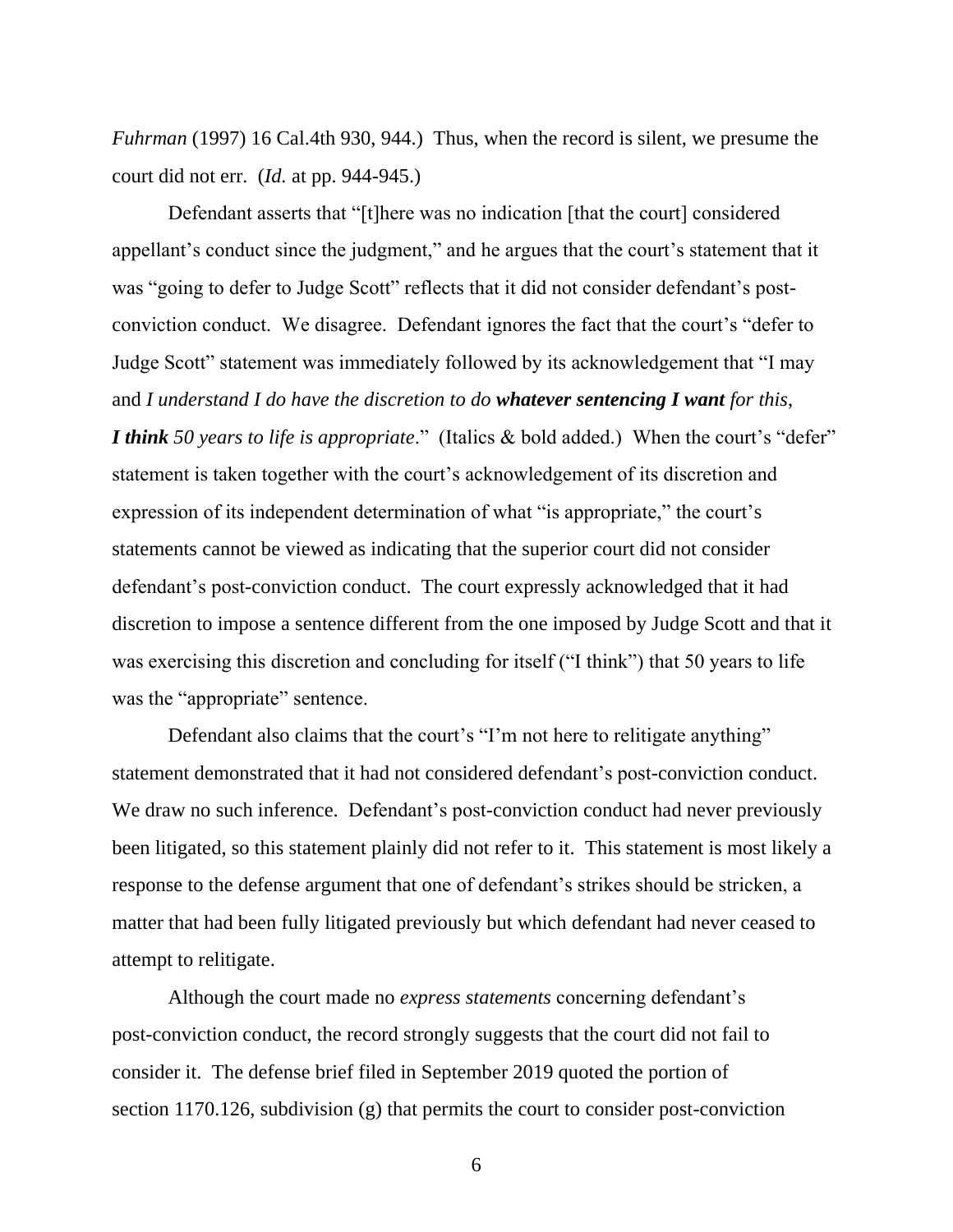conduct, attached documentary evidence of defendant's post-conviction conduct, and discussed that evidence. The prosecution did not challenge the defense brief on this point and merely argued that defendant "does very well in prison and is a mess when he is released." At the June 2020 hearing, defense counsel argued that defendant had "been a model inmate for almost two decades at the prison," and the prosecutor did not claim that defendant's post-conviction conduct should not be considered.

Under the circumstances, it is hardly surprising that the court saw no need to expressly comment on defendant's post-conviction conduct. This is particularly true given the paltry nature of the evidence of defendant's post-conviction conduct presented by the defense. In sum, the defense evidence of defendant's post-conviction conduct was that defendant had no viable work skills, had not worked at all during his 16 years in prison, and had completed only brief sections of two programs, both in 2015, one a six-month program addressing addiction and the other a less-than-two-month program addressing changing negative behaviors. These brief programs during a six-month period of his 16 years of incarceration that was five years prior to the resentencing hearing did not establish defendant's lack of danger to the community.

We conclude that defendant has not established that the superior court failed to consider his post-conviction conduct or that it failed to exercise its independent discretion. Hence, we reject his claim that the superior court abused its discretion when it resentenced him.

We also find no merit in defendant's due process argument because his due process claim is entirely derivative of his abuse of discretion claim. He asserts that his due process rights were violated because the court did not consider his post-conviction conduct and did not exercise its independent discretion. As we reject both of the underlying claims, we also reject his due process argument.

#### **III. DISPOSITION**

The judgment is affirmed.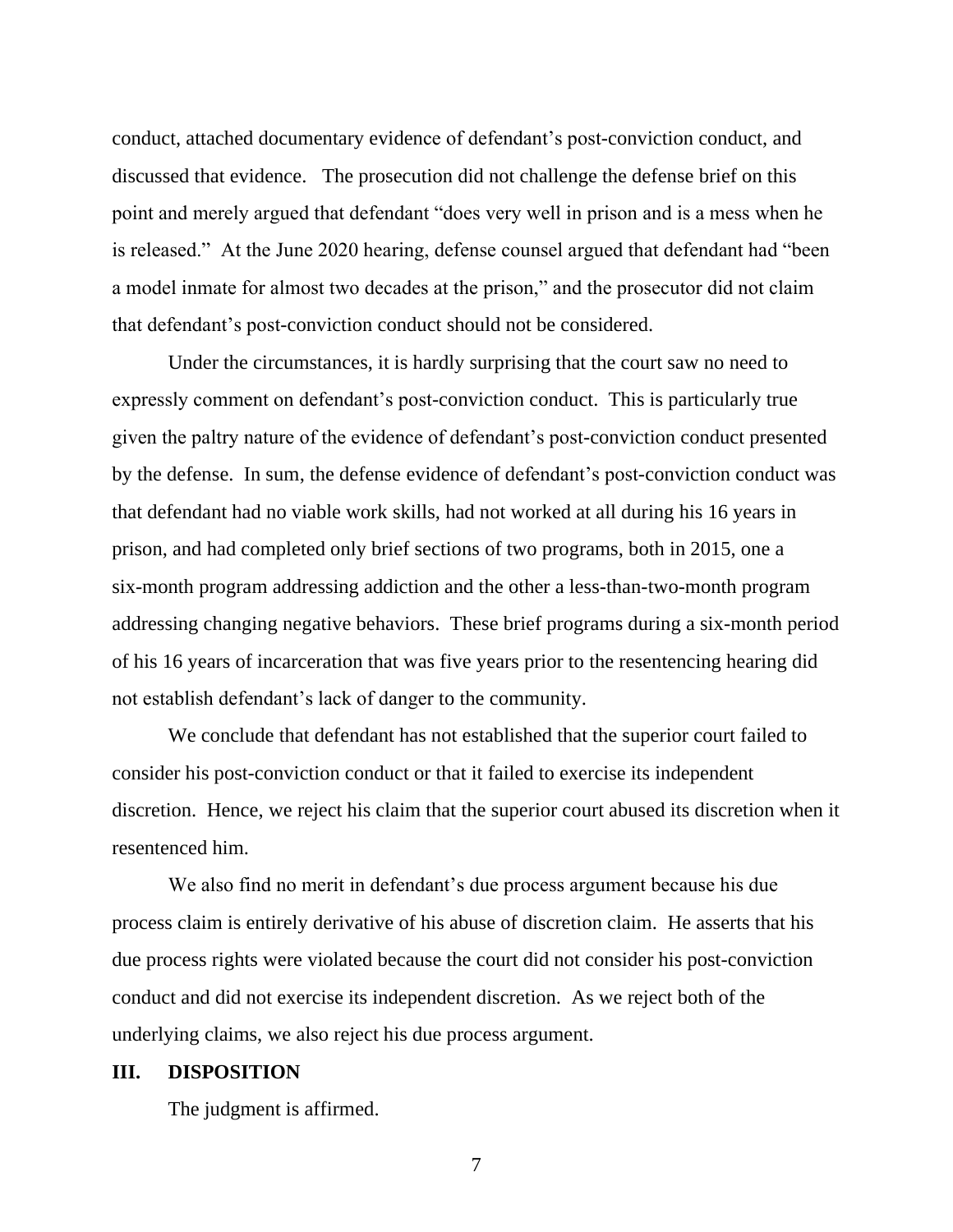ELIA, ACTING P.J.

I CONCUR:

BAMATTRE-MANOUKIAN, J.

*People v. Johnson* H048335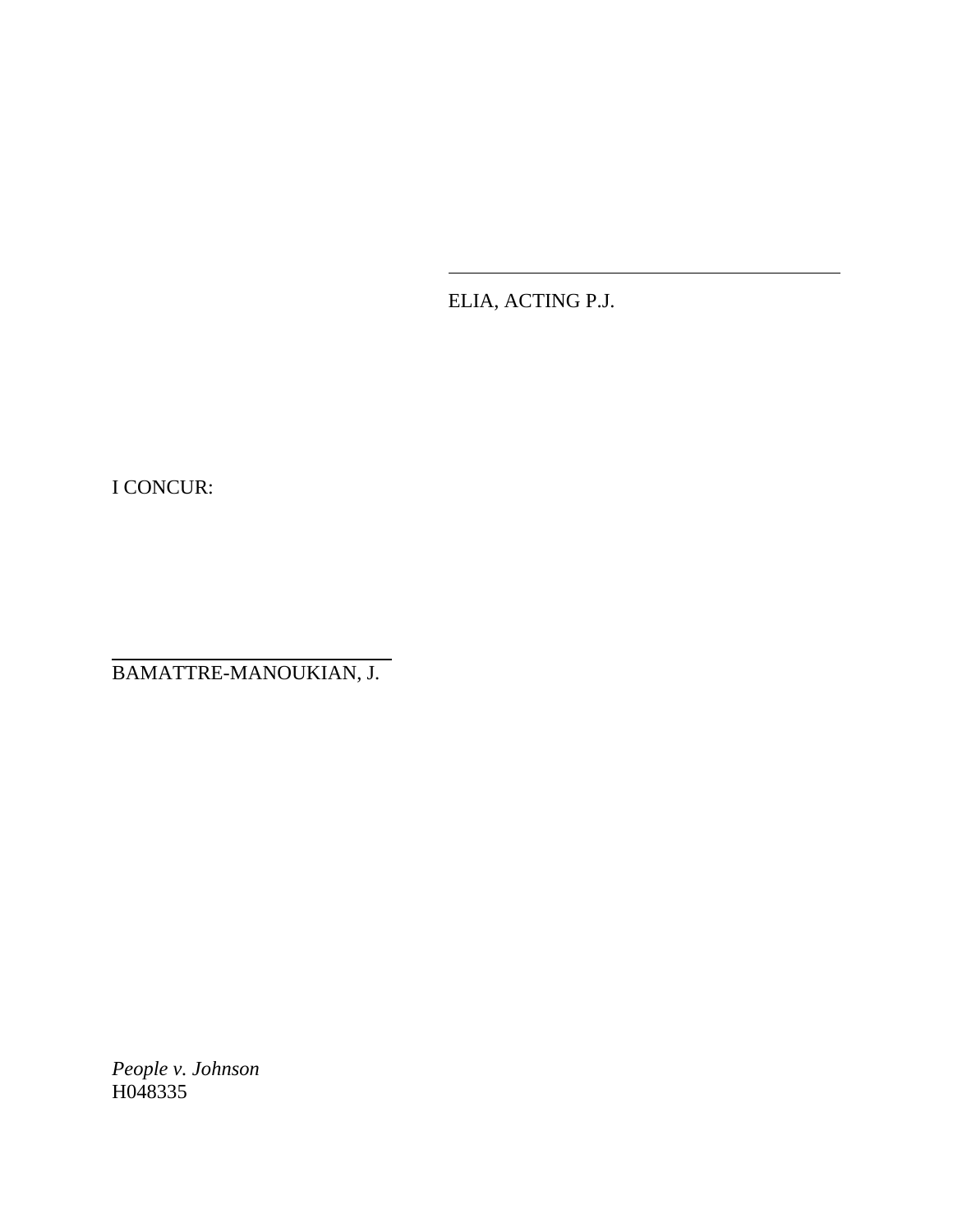Lie, J., Dissenting:

On resentencing under Proposition 36, the Three Strikes Reform Act of 2012, a defendant is entitled to the trial court's consideration of all aspects of the sentencing decision. (*People v. Hubbard* (2018) 27 Cal.App.5th 9, 12.) On appeal, " ' "[a]ll intendments and presumptions are indulged to support [a judgment] on matters as to which the record is silent, and error must be affirmatively shown."" " (*People v. Giordano* (2007) 42 Cal.4th 644, 666.) But the record here is not silent. The trial court announced its intention to defer to the original sentencing judge, as urged by the prosecution. The trial court then imposed the same sentence, by means of newly consecutive terms for counts arising from the same transaction or occurrence. Because I believe the record affirmatively shows error, I respectfully dissent.

In 2004, the judge who presided at Johnson's jury trial sentenced Johnson to two concurrent terms of 25 years to life for Counts 2 and 4—Johnson's attempted residential robberies on February 3, 2003, of E.A. and J.M.,**<sup>1</sup>** respectively, in collecting a drug debt. The prosecution had conceded these counts arose from the same transaction or occurrence. The judge then imposed a consecutive sentence of 25 years to life for Count 9, Johnson's transportation of cocaine found in his hat band the day after the attempted robberies.

In 2020, the parties agreed that Proposition 36 entitled Johnson to resentencing and that a determinate term should now be imposed on Count 9, the transportation offense. The original sentencing judge having since retired, the prosecution urged the trial court to "effectuate the previous judge's belief that 50 to life is an appropriate sentence[,]" and submitted a declaration from trial counsel attesting to the original sentencing judge's intention. At the resentencing hearing, the trial court summarized the prosecution's position "that it was Judge Scott's intention to sentence the defendant to

**<sup>1</sup>** For privacy protection in compliance with California Rules of Court, rule 8.90, the victims' initials are used in lieu of their full names.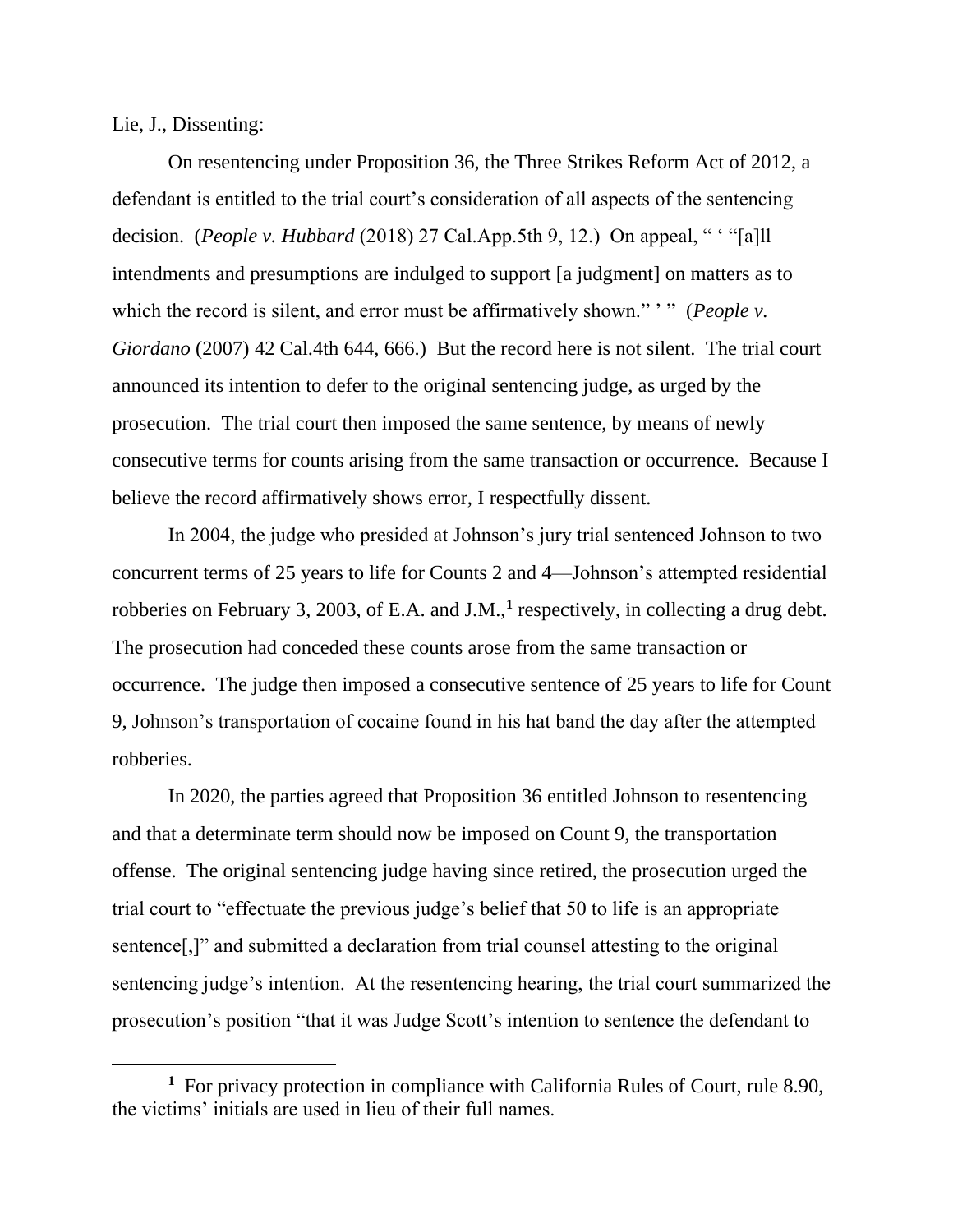50 years to life . . . . [¶] You're asking now the Court to run Count 9 concurrent, but make Counts 2 and 4 consecutive for a term of 50 years to life." Upon confirmation by the prosecutor, the trial court responded: "All right. I'm not here to relitigate anything, Mr. Johnson. Judge Scott was the sentencing trial judge. It was his belief that the appropriate sentence for the conduct at that time was 50 years to life." The trial court later was more explicit: "I agree with the People. I think I am going to defer to Judge Scott."

Abuse of discretion may consist of a refusal to exercise discretion. (*Sunset Drive Corp. v. City of Redlands* (1999) 73 Cal.App.4th 215, 222.) A trial court is to exercise its independent sentencing discretion "with a view toward effectuating, not frustrating, legislative policy." (*People v. Penoli* (1996) 46 Cal.App.4th 298, 304.) By deferring to the original sentencing judge and announcing it would not "relitigate anything," the trial court denied Johnson his entitlement to discretionary resentencing.

The trial court did add, "Although I may and I understand I do have the discretion to do whatever sentencing I want for this, I think 50 years to life is appropriate." But the addition of "I think" to "50 years to life is appropriate" does little more to silence the explicit record of the intention to defer than did "*I think* I am going to defer to Judge Scott" or "*I agree* with the People" in their request that the court "effectuat [e] the previous judge's belief[.]" The trial court's statement that the original sentence was appropriate "*although* [the court had] the discretion to do whatever sentencing [it] want[ed]" at best introduced ambiguity. But ambiguity, too, would warrant remand for the purpose of clarifying what deference the trial court meant and what relitigation it foreclosed. (*People v. Ochoa* (2020) 53 Cal.App.5th 841, 854; *People v. Lua* (2017) 10 Cal.App.5th 1004, 1021.)

When a sentencing court "errs in identifying or articulating its sentencing choices, the reviewing court has no choice but to remand the matter for resentencing unless it finds the error nonprejudicial, i.e., it is 'not reasonably probable that a more favorable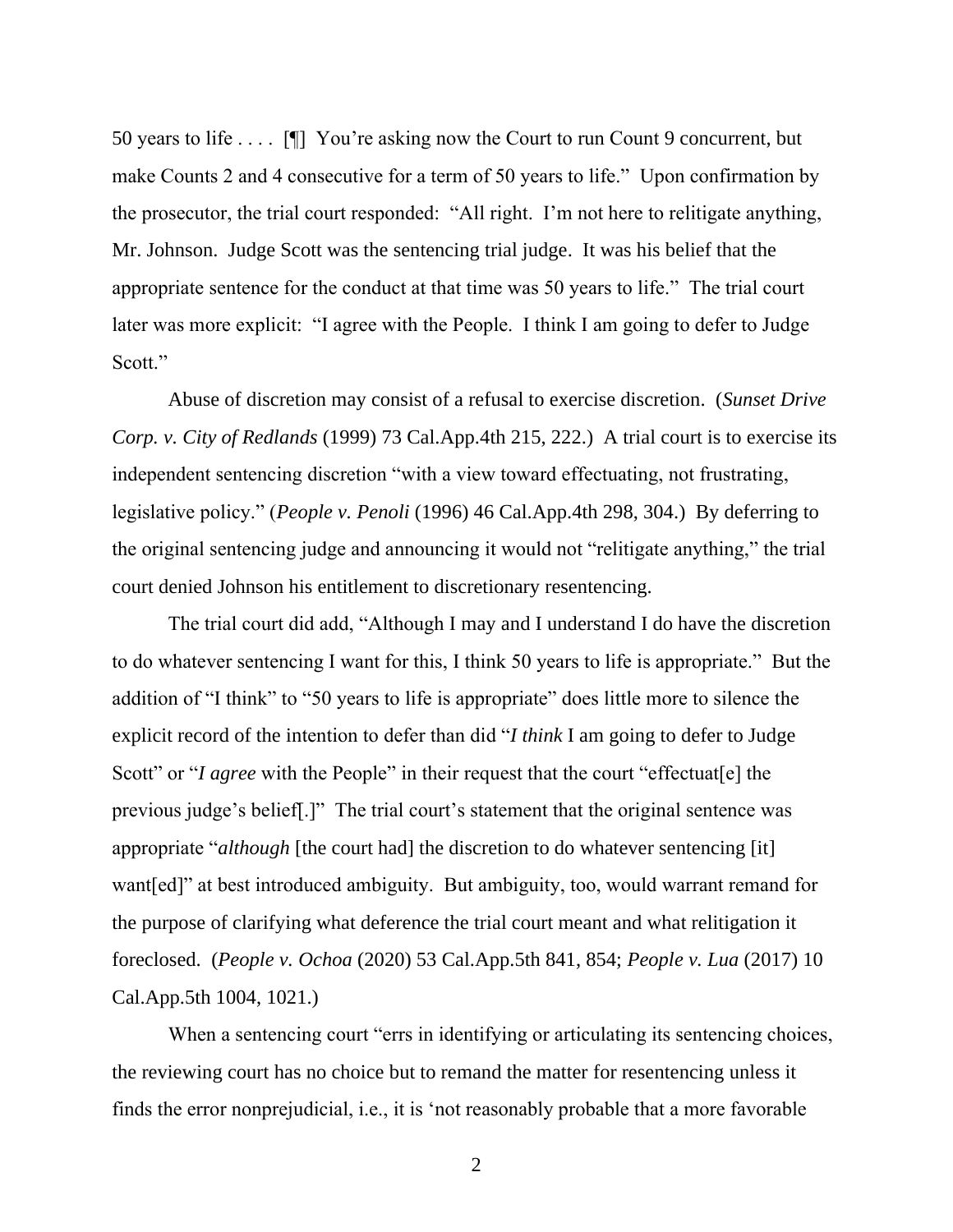sentence would have been imposed in the absence of the error.' [Citation.]" (*People v. Scott* (1994) 9 Cal.4th 331, 355.) "Merely a *reasonable chance*, more than an *abstract possibility*" is sufficient. (*College Hospital, Inc. v. Superior Court* (1994) 8 Cal.4th 704, 715.)

The record suggests a reasonable chance of a more favorable outcome, absent the trial court's deference. In imposing consecutive sentences for Counts 2 and 4, the trial court addressed neither California Rules of Court, rule 4.425 (factors affecting concurrent or consecutive sentences) nor the prosecution's 2004 concession that Johnson had attempted these two robberies in a single transaction or occurrence. Rather, the sole basis cited for imposing consecutive sentences was to replicate the original sentence. Nor was the record wholly devoid of potential mitigating factors relating to Johnson, other than Johnson's performance in prison and his anticipated age at parole eligibility: his counsel in the original sentencing hearing noted Johnson's developmental disability, his IQ of 69, and his brain injury from having been stabbed in the head as a young adult. The availability of these considerations, without presuming how a trial court would ultimately favorable to Johnson was more than mere abstract possibility.

I would reverse and remand the matter for resentencing without deference to the 2004 sentence.